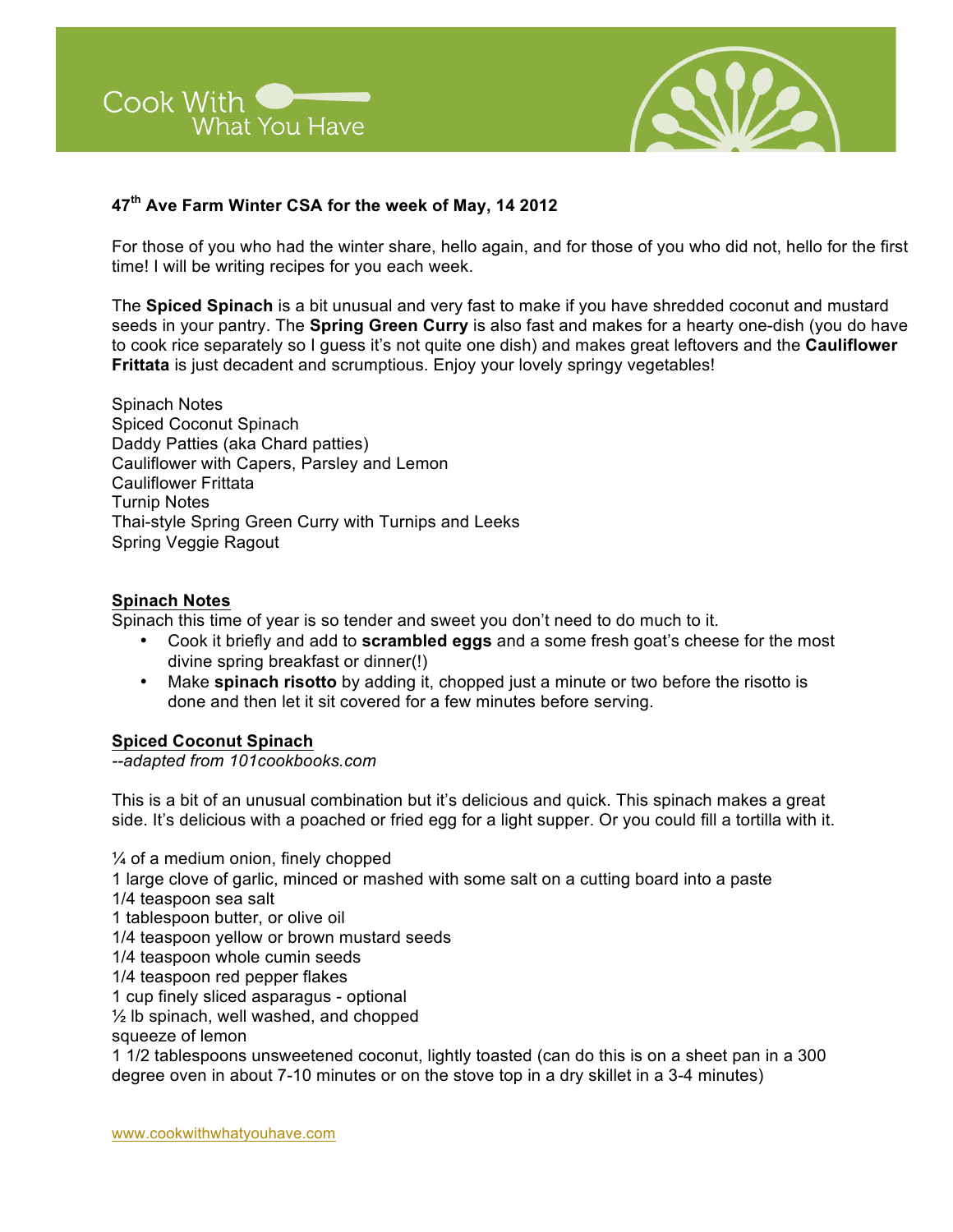Heat the oil or butter in a large skillet over medium heat. Add the seeds, cover with a lid, and let them toast a bit—check after about a minute to make sure they're not burning. Remove the lid, stir in the red pepper flakes and let cook for a minute. Stir in the asparagus if you're using it, let cook roughly another minute, then stir in the garlic paste and onion and all of the spinach. Keep stirring until the spinach starts collapsing a bit, about a minute. Finish with a bit of fresh lemon juice and the coconut.

# **Daddy Patties**

These are crowd/kid pleasers. They were named by my niece I believe because my brother can eat about 20 of these in one sitting.

You could use your turnip greens and/or spinach along with a bunch of chard for these patties this week . . . or just the chard. The patties are great topped with either sour cream or Greek yogurt or any kind of tomato relish or jam or tomato sauce. My mother used to serve these for dinner with rice and tomato sauce.

2 small or one large bunch chard (or any combination of turnip greens, chard and spinach) 2 eggs

 $\frac{1}{2}$  – 1 cup grated cheese (cheddar, Swiss, Gouda, Asiago, Parmesan (use the smaller amount if you're using a hard cheese like Parmesan, etc.)

¾ cup bread crumbs or (or if you don't have bread/bread crumbs you can use 3-4 Tablespoons of cornmeal in the batter instead)

A pinch or two of red paper flakes (optional)

1/4 teaspoon nutmeg (optional)

Salt and pepper

Oil for pan-frying

Wash and coarsely chop the greens. Cook them in  $\frac{1}{2}$  cup or so of water in a large sauté pan or pot for a few minutes until they are just tender. Drain well and squeeze out most of the moisture and chop the greens quite finely. Beat the eggs in a large bowl, add salt, pepper, chili flakes and nutmeg (if using), grated cheese and breadcrumbs. Mix in greens. Taste for salt.

Heat a cast iron or other large skillet with a tablespoon or so of olive or safflower oil. When hot spoon large spoonfuls of the mixture into pan and pat down with a spatula to flatten. Flip after a few minutes when the underside is golden brown. Cook a few minutes more and serve. They keep warm and hold up nicely in a 250-degree oven.

## **Cauliflower with Capers, Parsley and Lemon**

Wash the cauliflower and break/cut into chunks/florets. I always use all of the stem/core. It's delicious. Steam or boil the cauliflower until it's just tender. Don't over cook so check often. The length of time will depend on whether you're boiling or steaming but won't take very long either way.

Roughly chop 1 tablespoon off well-rinsed capers and mix those with about 2 tablespoons of chopped parsley, a bit of grated lemon zest and the juice of half a lemon. Mix in 2 tablespoons of the best olive oil you have and some salt and pepper. Gently dress the warm cauliflower with this mixture. Adjust seasoning to your taste.

**Smoky Cauliflower Frittata** *--adapted from* Plenty *by Yotam Ottolenghi*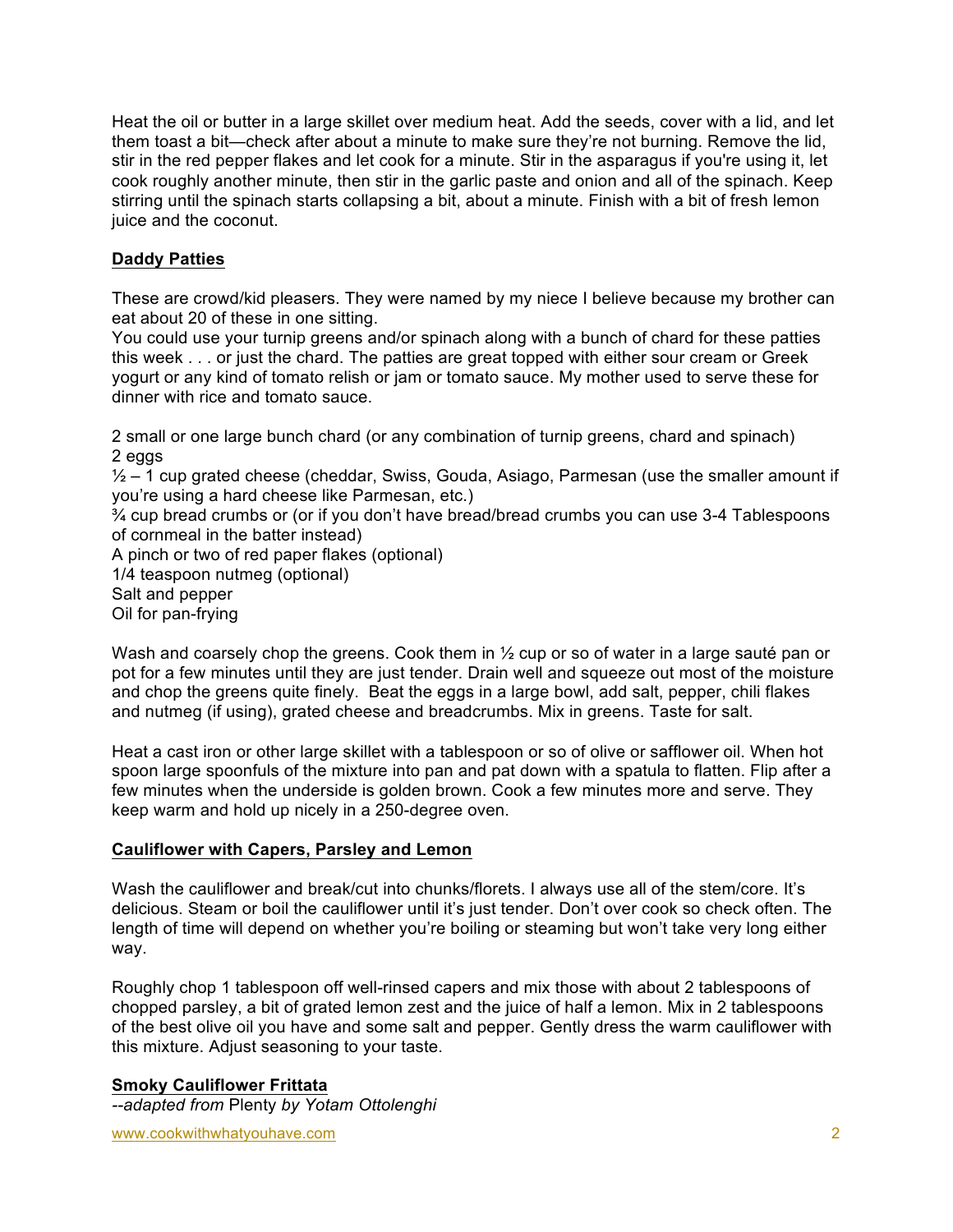Another dish inspired by the inimitable Yotam Ottolenghi. This is rich and satisfying and a perfect dinner dish with a big, green salad or some sautéed greens on the side.

1 small head cauliflower, cut into medium florets (cut the core into similarly-sized chunks as well)

6 eggs

4 tablespoons Greek yogurt, sour cream, crème fraiche or whipping cream

3-4 teaspoons Dijon-style mustard

1 ½ teaspoons Pimenton (sweet smoked paprika)

2-3 tablespoons finely chopped parsley

 $\frac{1}{2}$  -  $\frac{3}{4}$  cup grated smoked mozzarella, gouda, aged cheddar or any grate-able cheese you have Salt and freshly grated black pepper

2 tablespoons olive oil

Preheat oven to 375 degrees.

Cook the cauliflower for 4-5 minutes in salted, boiling water until partially cooked. Drain well. Whisk the eggs with the remaining ingredients, excepting the olive oil and reserving one-quarter of the cheese.

Heat the oil in a large oven proof skillet over medium-high heat and then fry the cauliflower for about 5 minutes until golden brown on one side. Pour the egg mixture over the cauliflower and spread the cauliflower more or less evenly around the pan. Cook covered for about 5 minutes. Then scatter the remaining cheese on top and bake for 10-12 more minutes or until the frittata is set.

## **Turnip Notes**

These pure white turnips are so tender and delicious. You don't need to peel them and they're as delicious raw as cooked. Sliced into wedges and quickly sautéed in a little butter or with some diced bacon, their greens washed and chopped and added a few minutes before they are done, makes a perfect spring dish.

#### **Thai-style Spring Green Curry with Turnips and Leeks**

This dish is suitable to a wide variety of vegetables and this time of year the lovely, tender, white Hakurei turnips are delicious and they're tender green tops can be used in this dish as well. You can easily add chicken or tofu to it for an even heartier dish though it's wonderfully rich and satisfying without as well. The vegetable quantities are all approximate. Adapt to your taste and to what you have on hand/need to use up.

4-5 small Hakurei turnips, tops reserved, scrubbed and cut into 3/4-inch wedges or medium dice Green tops from 2 turnips, washed and cut into 1-inch ribbons

2 medium lees, washed, sliced lengthwise and then into ½-inch half rounds

2 medium carrots, sliced into thin rounds (optional)

1-inch piece of ginger, minced

2 cloves garlic, finely chopped (or 2 stalks green garlic if you happen to have it)

1 1/2 heaping teaspoons (or to taste) green curry paste (Thai and True is an excellent local brand)

2 teaspoons soy sauce